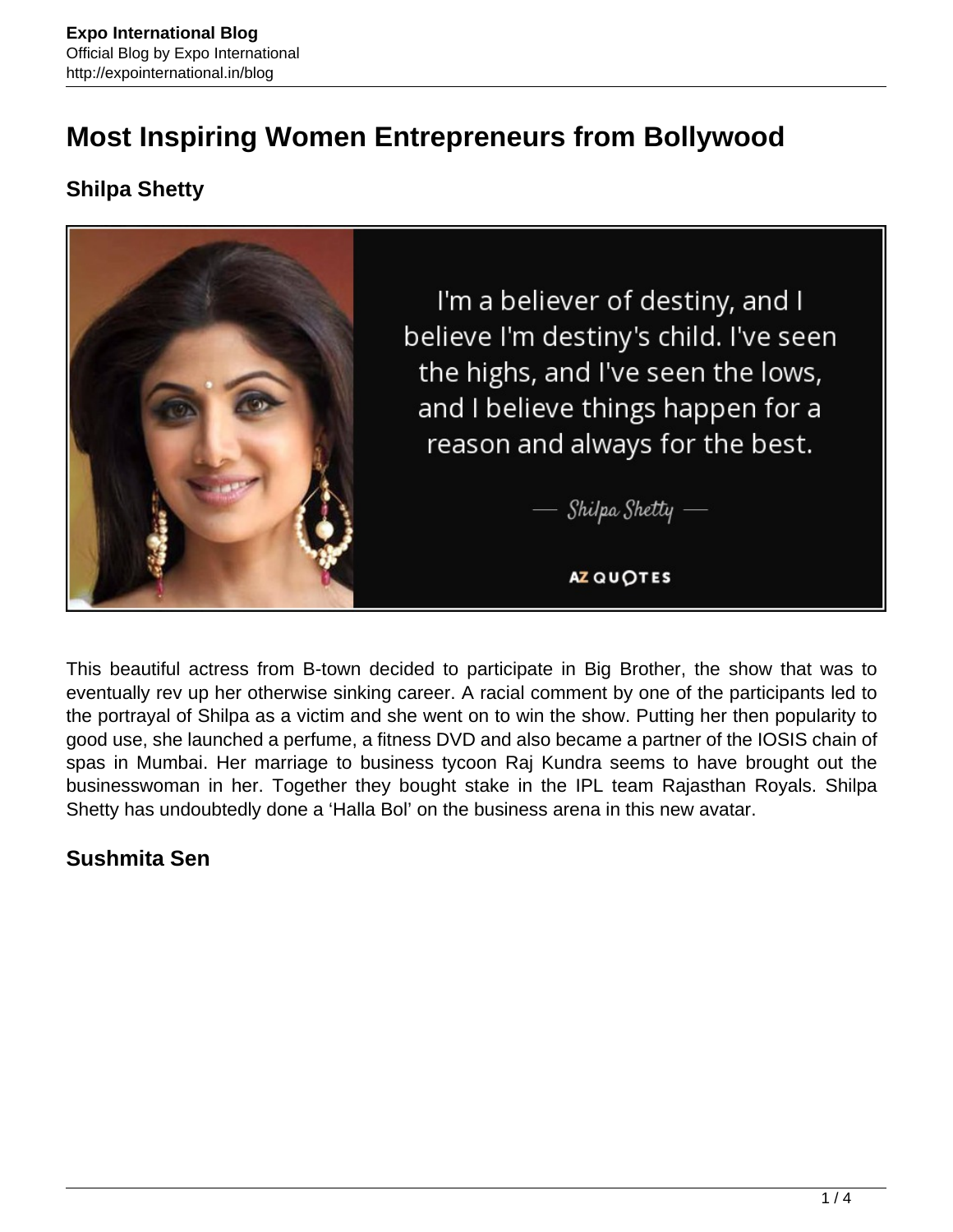

This effervescent Bengali beauty and Miss Universe, is an efficient businesswoman along with being a great actor and single mom to two daughters. She owns a jewellery retail store in Dubai, which is managed by her mother and has a chain of hotels and spas under her company Sensazione. She had also launched a production company called Tantra Entertainment few years ago. Sushmita was also heading the Miss Universe franchise 'I Am She' which was taken over by Femina in 2014.

#### **Lara Dutta**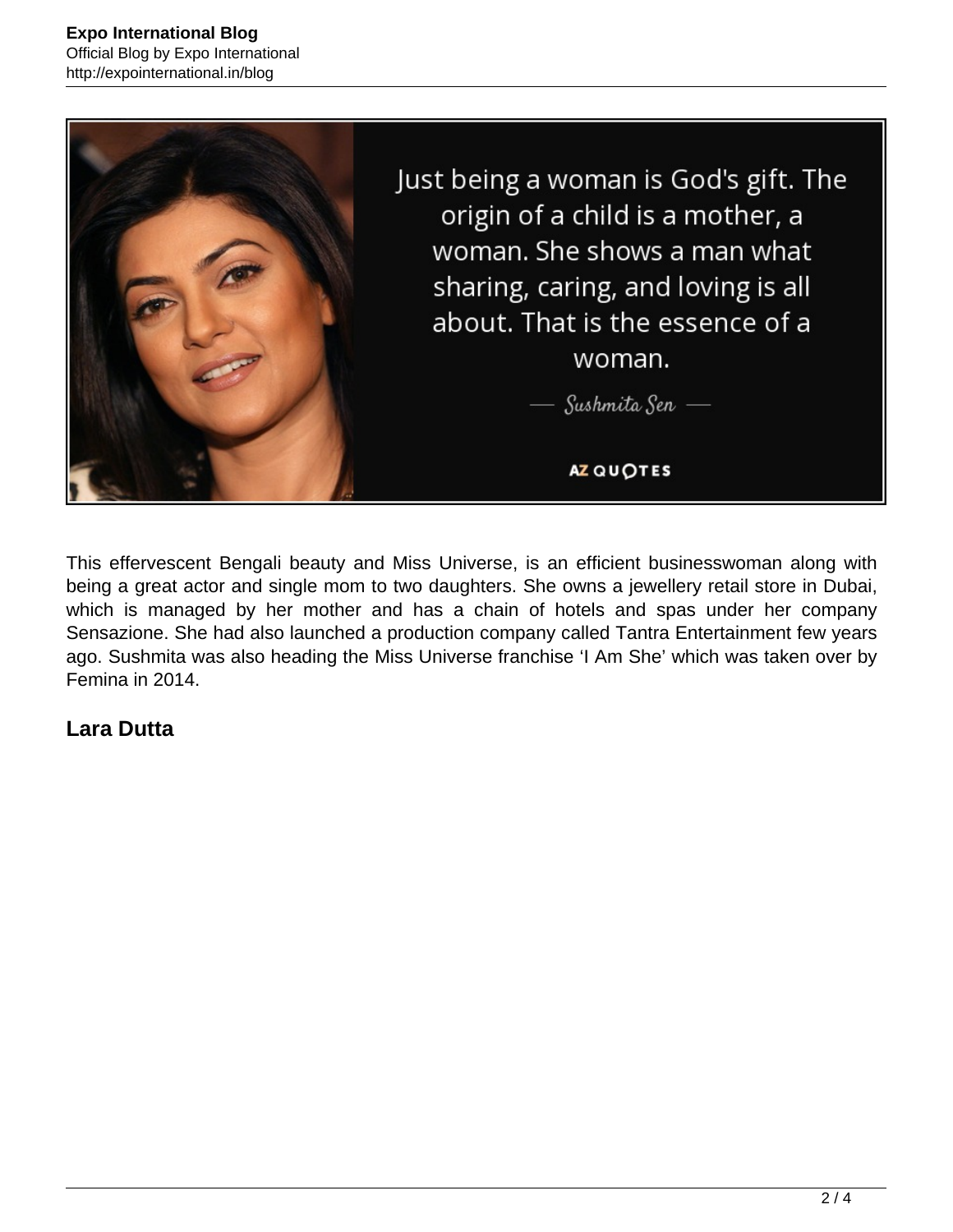

Another beautiful lady, a former Miss Universe and a new mom, Lara has started her own production company, BheegiBasanti. We love the name! She has also launched her sari collection in collaboration with Chabbra 555. She also has a fitness DVD to her credit.

## **Karishma Kapoor**